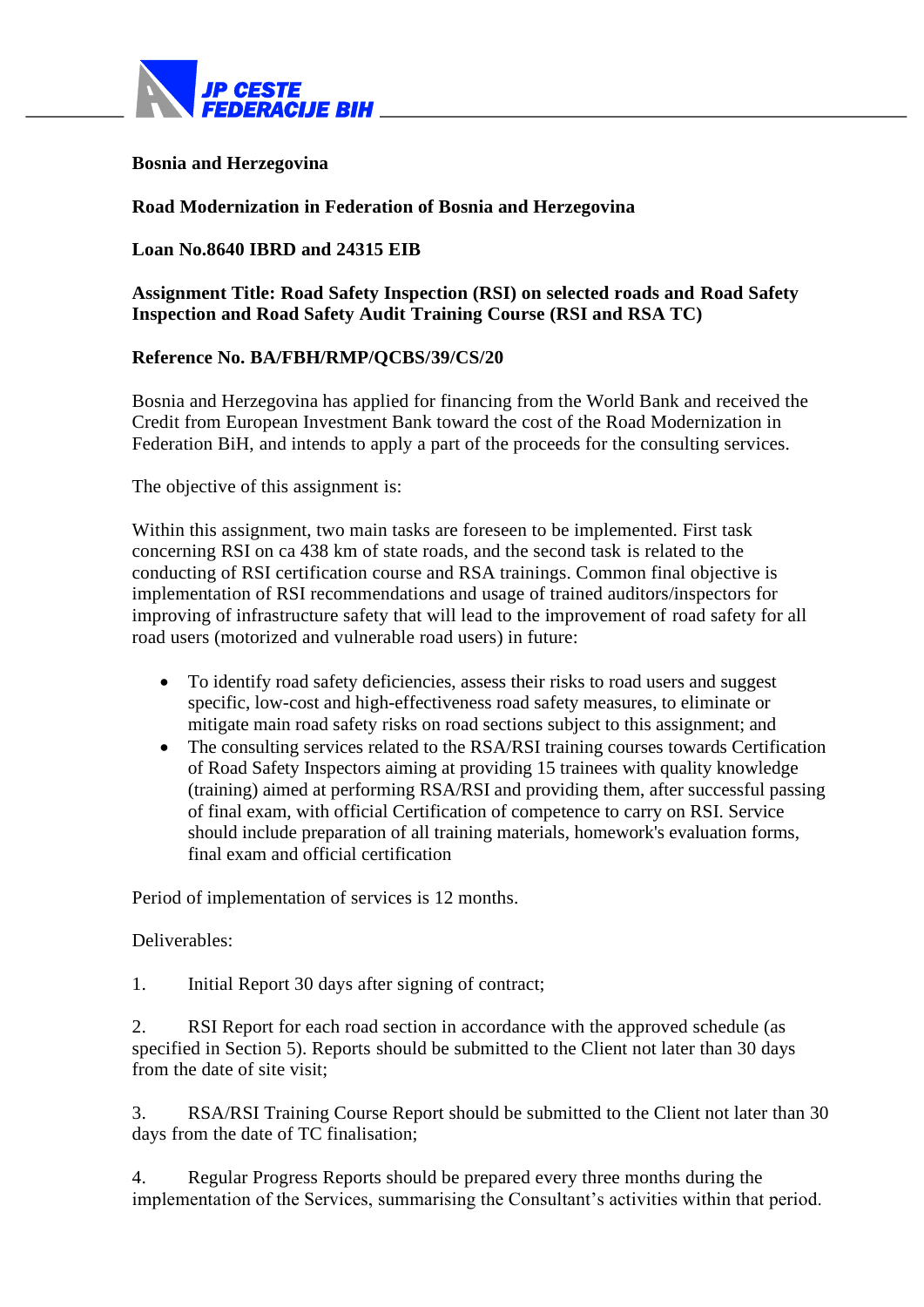5. Final report summarising in detail the Consultant's activities during the implementation period. Final Report should be submitted to the Client within 30 days from the end of Consultant's Services.

All reports shall be prepared in local language and in English. Final versions of the reports shall be submitted to the Client and the Bank both in e-form and in paper form in at least 3 printed copies.

The reports shall be regarded as classified and they shall not be given for use or revision to any third party without a written consent of the Client's authorized representative. The Consultant has no rights to use any of material received from the Client or material resulting from the Consultant's work on the Service realization for other purposes except for realization of the Services subject to this Contract during the Contract validity or after its completion, unless otherwise has been approved in written by the Client. Only exception is usage of collected materials for educational (training) purposes without mention of exact location and country of origin,

Checklists and other material (digital photos, video and audio records), which resulted from the Services or that were used during the RSI, the Consultant shall deliver to the Client together with the Reports on completed RSI Reports.

The JP Ceste Federation of Bosnia and Herzegovina now invites eligible consulting firms ("Consultants") to submit their interest in providing the Services. Interested Consultants should provide the information demonstrating that they have the required qualifications and relevant experience to perform the Services.

- Consultant's organization and corporate capacity
- Consultant's general and specific experience in similar assignments

In order to determinate the capability and experience of the consultants seeking to be short listed, the information submitted shall include the following:

- Statement of intention to participate in the selection process
- Company information: name, status, address, telephone number, facsimile number, e-mail address, year of establishment, contact person for the project, audited balance sheets for the last 5 years to demonstrate the soundness of the applicant's financial position and long-term profitability, number of permanent staff and parttimers, fields of expertise,
- Details of experience in similar assignments undertaken in the previous 5 (five) years, including the contract(s) value and location(s), number of staff involved in the contract(s), name of the Client(s), name of partners for contract(s) execution, source(s) of financing, type of services provided, contract(s) commencement and completion dates, brief description of the contract(s). The applicant has completed (provisional acceptance or defects liability certificate issued) in the past five years (2013-2018), at least two major similar projects with consultancy services value of 300.000 EURO or more per project
- Form of association (sub-contractor/consortium) for the execution of the contract, if the case may be, and the leading company. The same information as for the leading